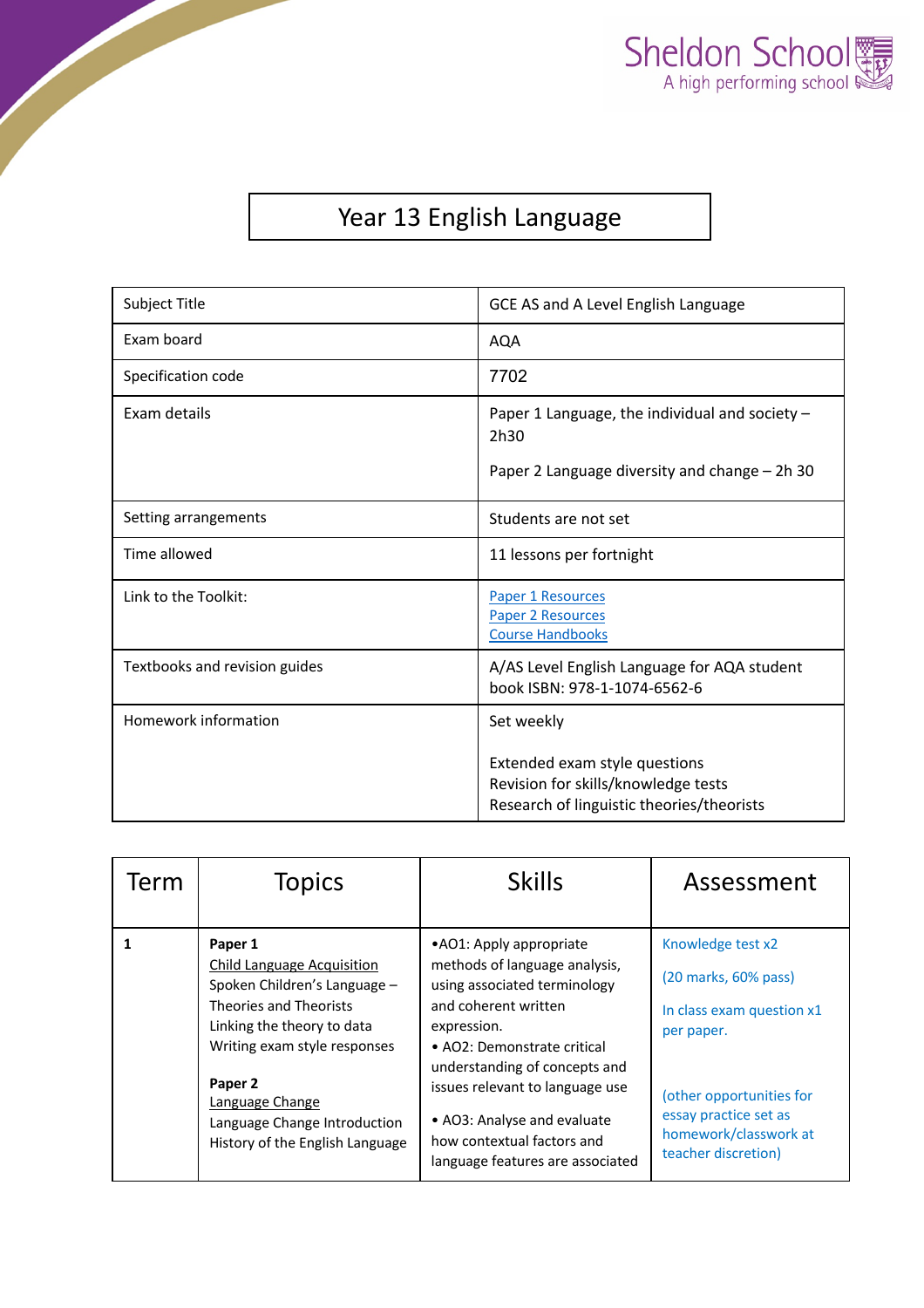|                | Introduction to a range of texts<br>from different eras<br><b>NEA Component</b><br>Language investigation<br>coursework<br>(2 lessons per fortnight)                                                                                                                                                                                             | with the construction of<br>meaning.<br>• AO4: Explore connections<br>across texts, informed by<br>linguistic concepts and methods.<br>• AO5: Demonstrate expertise<br>and creativity in the use of<br>English to communicate in<br>different ways. |                                                                                                                                                                                           |
|----------------|--------------------------------------------------------------------------------------------------------------------------------------------------------------------------------------------------------------------------------------------------------------------------------------------------------------------------------------------------|-----------------------------------------------------------------------------------------------------------------------------------------------------------------------------------------------------------------------------------------------------|-------------------------------------------------------------------------------------------------------------------------------------------------------------------------------------------|
| $\overline{2}$ | Paper 1<br><b>Child Language Acquisition</b><br>Written Children's Language -<br><b>Theories and Theorists</b><br>Linking the theory to data<br>Writing exam style responses<br>Paper 2<br>Language Change<br>Lexical, Semantic,<br>Grammatical, Phonological,<br>Orthographic Change<br>Standardisation<br>Language investigation<br>coursework | AOs:1-5                                                                                                                                                                                                                                             | Knowledge test x2<br>(20 marks, 60% pass)<br>In class exam question x1<br>per paper.<br>(other opportunities for<br>essay practice set as<br>homework/classwork at<br>teacher discretion) |
| 3              | (2 lessons per fortnight)<br>Paper 1<br><b>Meanings and Representations</b><br>Revision<br>Mock/A-Level exam practice<br>Language and the Individual<br>Exam practice and revision<br>(Meanings & Representations;<br>CLA)<br>Paper 2<br>Language Change<br>Finishing content<br>Exam practice<br>Revision                                       | AOs:1-5                                                                                                                                                                                                                                             | Full mock examination of<br>both papers<br>Reflective redraft x2 of<br>exam question for students<br>that completed an internal<br>examination                                            |
| 4              | Paper 1<br>Language and the Individual<br>Exam practice and revision<br>(Meanings & Representations;<br>CLA)<br>Paper 2<br>Language Change and Diversity                                                                                                                                                                                         | AOs:1-5                                                                                                                                                                                                                                             | Knowledge test x2<br>(20 marks, 60% pass)<br>Focused revision for exam<br>questions<br><b>Timed practice writing</b><br>examination responses in                                          |